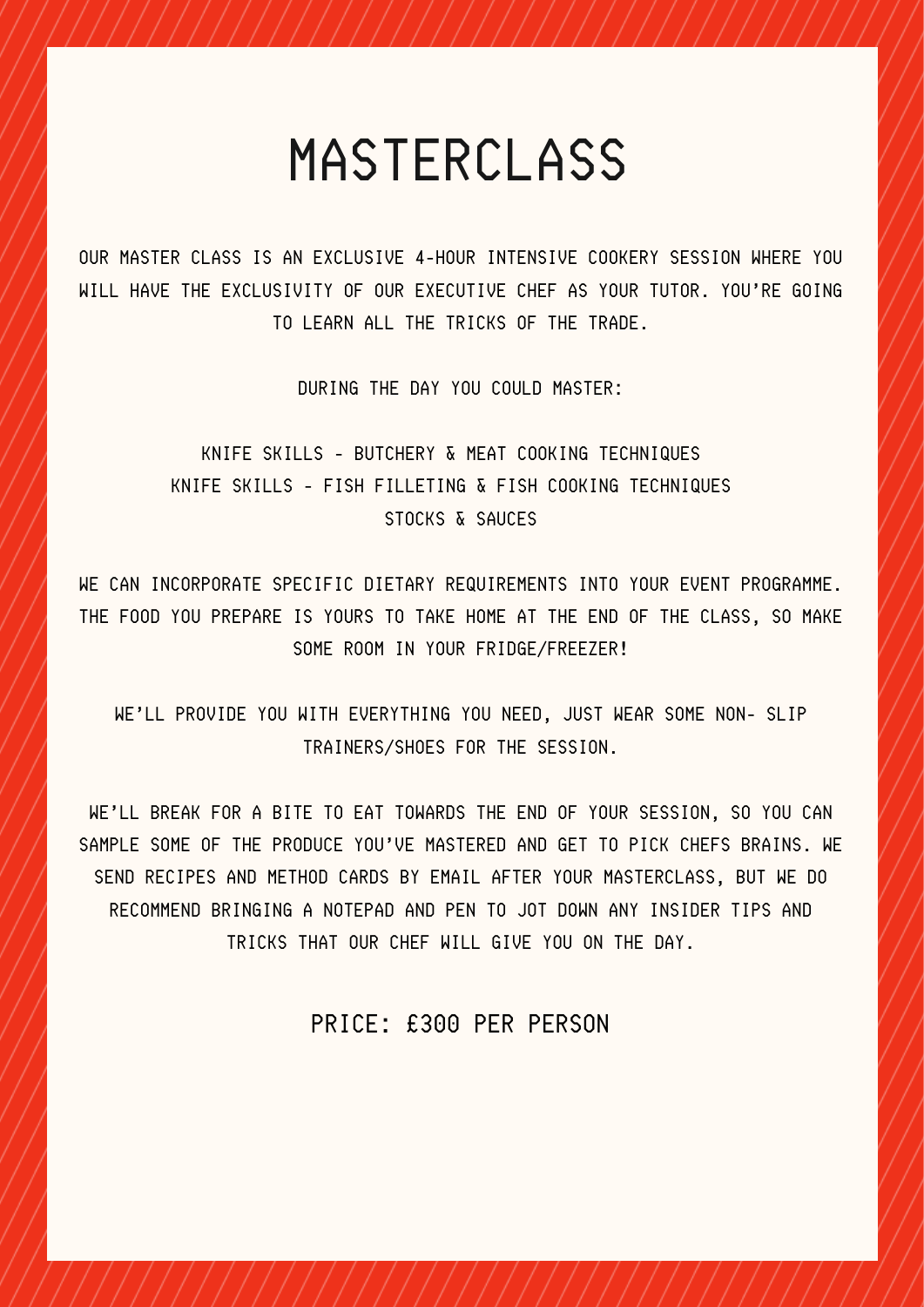## VEGETARIAN MASTERCLASS

OUR MASTER CLASS IS AN EXCLUSIVE 4-HOUR INTENSIVE COOKERY SESSION WHERE YOU WILL HAVE THE EXCLUSIVITY OF OUR EXECUTIVE CHEF AS YOUR TUTOR. YOU'RE GOING TO LEARN ALL THE TRICKS OF THE TRADE.

DURING THE DAY YOU COULD MASTER:

KNIFE SKILLS STOCKS & SAUCES SPICES & FLAVOUR COMBINATIONS

WE CAN INCORPORATE SPECIFIC DIETARY REQUIREMENTS INTO YOUR EVENT PROGRAMME. THE FOOD YOU PREPARE IS YOURS TO TAKE HOME AT THE END OF THE CLASS, SO MAKE SOME ROOM IN YOUR FRIDGE/FREEZER!

WE'LL PROVIDE YOU WITH EVERYTHING YOU NEED, JUST WEAR SOME NON- SLIP TRAINERS/SHOES FOR THE SESSION.

WE'LL BREAK FOR A BITE TO EAT TOWARDS THE END OF YOUR SESSION, SO YOU CAN SAMPLE SOME OF THE PRODUCE YOU'VE MASTERED AND GET TO PICK CHEFS BRAINS. WE SEND RECIPES AND METHOD CARDS BY EMAIL AFTER YOUR MASTERCLASS, BUT WE DO RECOMMEND BRINGING A NOTEPAD AND PEN TO JOT DOWN ANY INSIDER TIPS AND TRICKS THAT OUR CHEF WILL GIVE YOU ON THE DAY.

PRICE: £300 PER PERSON